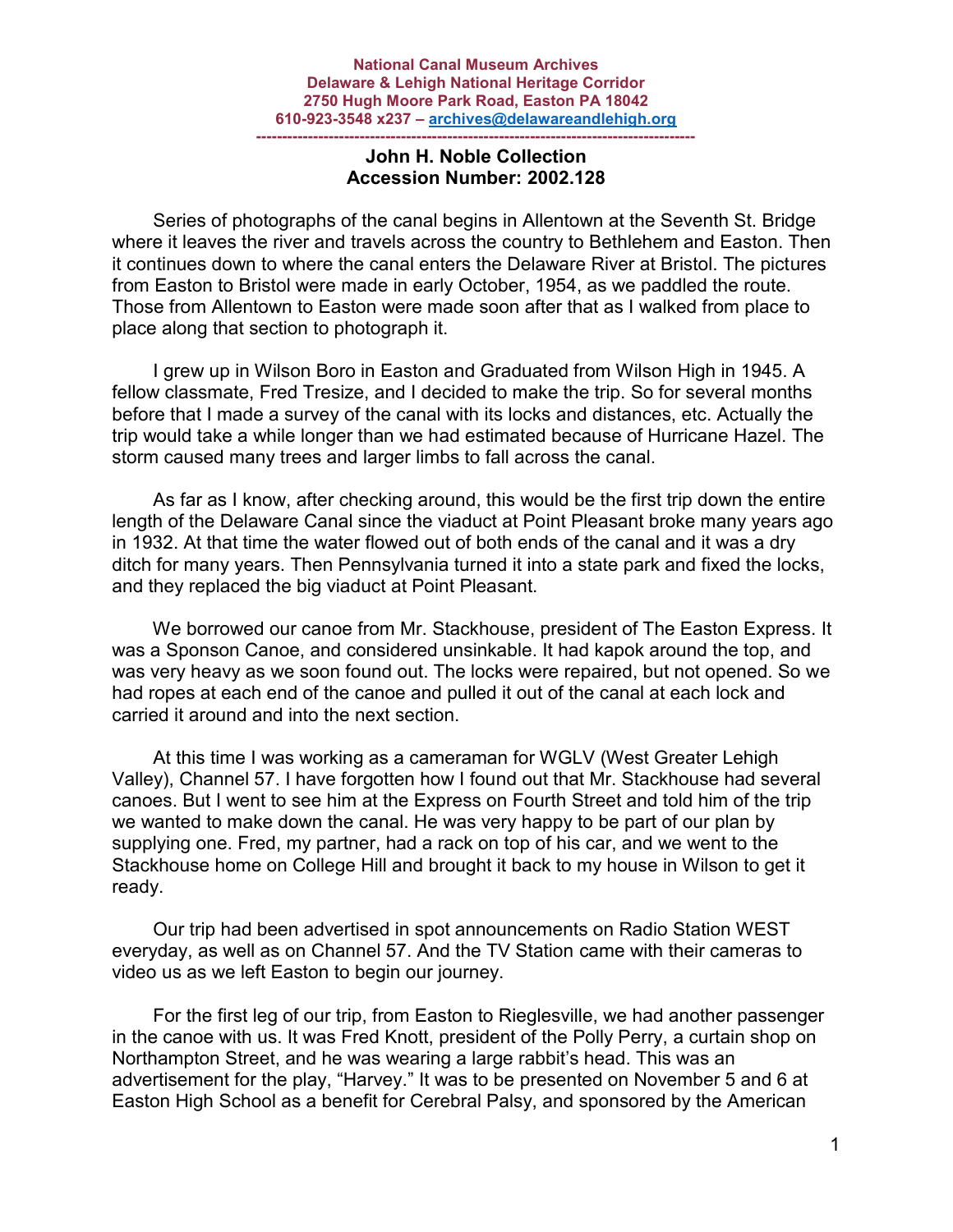### **National Canal Museum Archives Delaware & Lehigh National Heritage Corridor 2750 Hugh Moore Park Road, Easton PA 18042 610-923-3548 x237 – [archives@delawareandlehigh.org](mailto:archives@delawareandlehigh.org) -------------------------------------------------------------------------------------**

Business Club. "Harvey" was met at Rieglesville at Ewald's Diner by Fred Knott's wife, Eileen and Jack Chapman, owner of the Hurribac Restaurant at Fourth and Northampton Streets in the Lafayette Hotel Building. At the diner we were given a "bon voyage" by "Harvey", Jack and Eileen, and then went on our way.

 Toward evening, just before arriving at Point Pleasant, we came to a small generating water wheel and beached our canoe there. We enjoyed supper at a small restaurant called the "The Cat and the Fiddle." We didn't take a tent because after Hurricane Hazel it was rather damp near the canal, so we walked over to Rt. 611–about 3/4 mile, and stayed at the Bonnie View Motel.

 The rest of the trip was quite calm. Today it was impossible to travel by canal to the end. In New Hope the bridge was destroyed and the canal goes through a tunnel. And also today, at the Port Discount Shopping Center, the canal has been covered over and the water is tunneled through. In Bristol, it runs under the Warren Snyder-John Girotti Elementary School.

# **Inventory:**

- 1. 2002.128.001-Rt. 22 7th Street Pike, Allentown
- 2. 2002.128.002-Canal
- 3. 2002.128.003-View of Canal
- 4. 2002.128.004-Canal
- 5. 2002.128.005-Bridge
- 6. 2002.128.006-Canal
- 7. 2002.128.007-Canal
- 8. 2002.128.008-Trees, Bridge
- 9. 2002.128.009-Canal
- 10. 2002.128.010-Railroad tracks
- 11. 2002.128.011-Bridge and water
- 12. 2002.128.012-Fences
- 13. 2002.128.013-Trees, water
- 14. 2002.128.014-Canal
- 15. 2002.128.015-Grassy knoll by canal
- 16. 2002.128.016-Canal
- 17. 2002.128.017-Canal
- 18. 2002.128.018-Leaves on trees by canal
- 19. 2002.128.019-Lehigh River near Chain Dam
- 20. 2002.128.020-An old donkey bridge for crossing the river. The donkeys
- pulled the barges over (near Chain Dam)
- 21. 2002.128.021-View of Canal
- 22. 2002.128.022-Winding river on canal
- 23. 2002.128.023-Canal
- 24. 2002.128.024-Coming in to Glendon
- 25. 2002.128.025-Bridge on canal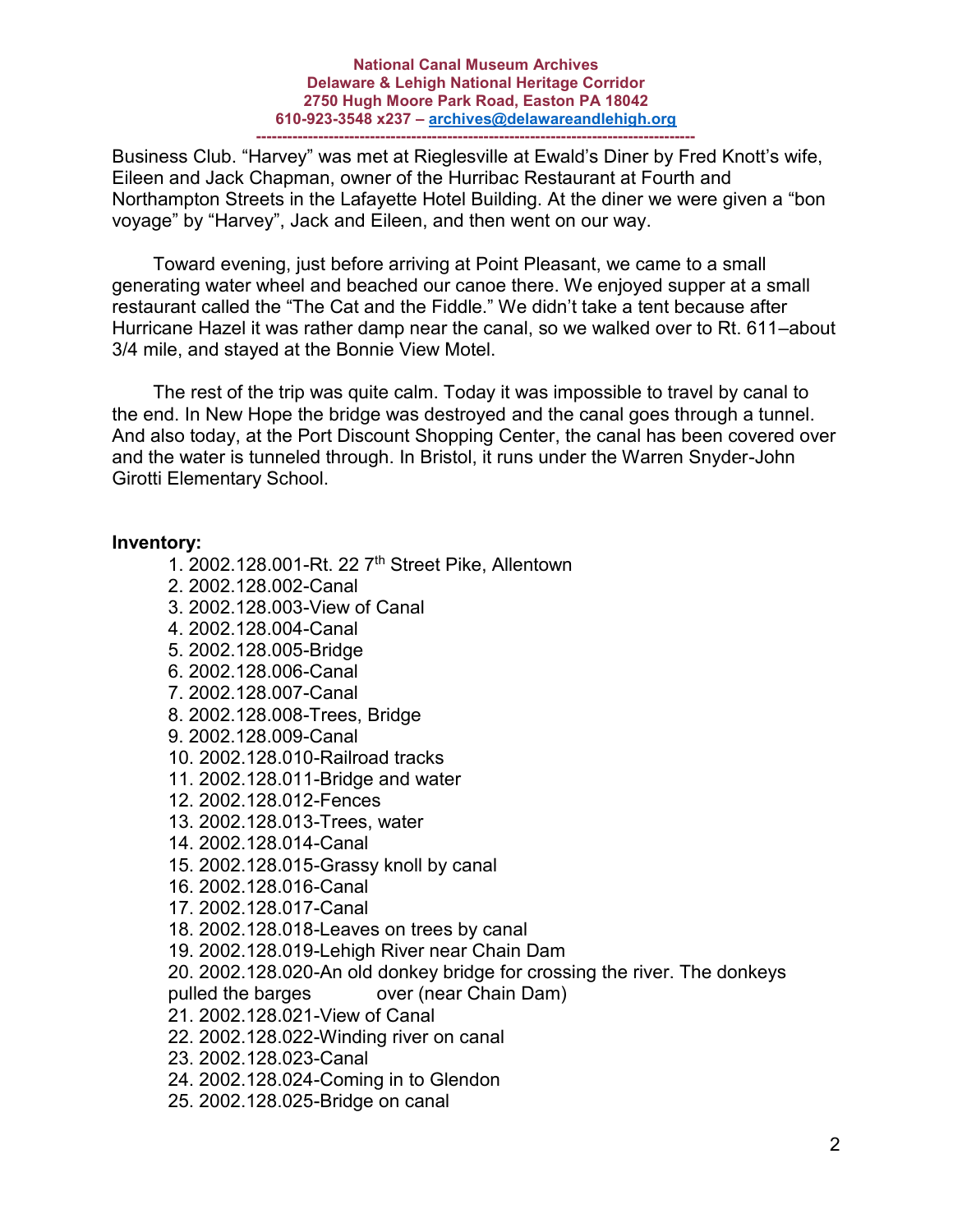### **National Canal Museum Archives Delaware & Lehigh National Heritage Corridor 2750 Hugh Moore Park Road, Easton PA 18042 610-923-3548 x237 – [archives@delawareandlehigh.org](mailto:archives@delawareandlehigh.org) -------------------------------------------------------------------------------------**

- 26. 2002.128.026-Canal near Glendon
- 27. 2002.128.027-Canal near Glendon
- 28. 2002.128.028-Part of Glendon Bridge over the Canal
- 29. 2002.128.029-Coming into Easton
- 30. 2002.128.030-Canal
- 31. 2002.128.031-Old barge on canal near Lehigh Foundry
- 32. 2002.128.032-Coming in to Easton
- 33. 2002.128.033-Canal
- 34. 2002.128.034-One of the locks
- 35. 2002.128.035-Canal near the place where the Lehigh enters the Delaware
- 36. 2002.128.036-Part of towpath under the 3rd Street Bridge
- 37. 2002.128.037-Canal
- 38. 2002.128.038-Dam where the rivers connect
- 39. 2002.128.039-Entrance to Canal at Easton

40. 2002.128.040-Easton entrance to Canal, L.R., "Harvey," Jack Chapman, Fred Tresize

- 41. 2002.128.041-Easton entrance to Canal John Knoble and "Harvey"
- 42. 2002.128.042-Hurricane Hazel at sewage plant
- 43. 2002.128.043-Hazel between Easton and New Hope
- 44. 2002.128.044-Near Easton end
- 45. 2002.128.045-1/2 mile from Easton entrance
- 46. 2002.128.046-1st canal bridge from Easton Raubsville
- 47. 2002.128.047-Lock entering Riegelsville
- 48. 2002.128.048-Canal lock
- 49. 2002.128.049-Raubsville power station
- 50. 2002.128.050-Raubsville power plant Fred Tresize
- 51. 2002.128.051-Canal
- 52. 2002.128.052-John Knoble "Harvey" and Fred Tresize
- 53. 2002.128.053-Coming into Raubsville Jack Chapman & Eileen Knott
- 54. 2002.128.054-"Harvey" on canoe
- 55. 2002.128.055-Jack Chapman greeting "Harvey" (Fred Knott)
- 56. 2002.128.056-Sign at Reiglesville
- 57. 2002.128.057-Sign at Reiglesville
- 58. 2002.128.058-1/2 mile below Reiglesville
- 59. 2002.128.059-Canal with house in the background
- 60. 2002.128.060-Beside the Indian Rock Hotel
- 61. 2002.128.061-Lock at Reiglesville
- 62. 2002.128.062-Uhlertown
- 63. 2002.128.063-Uhlertown Bridge across the canal
- 64. 2002.128.064-Waterway